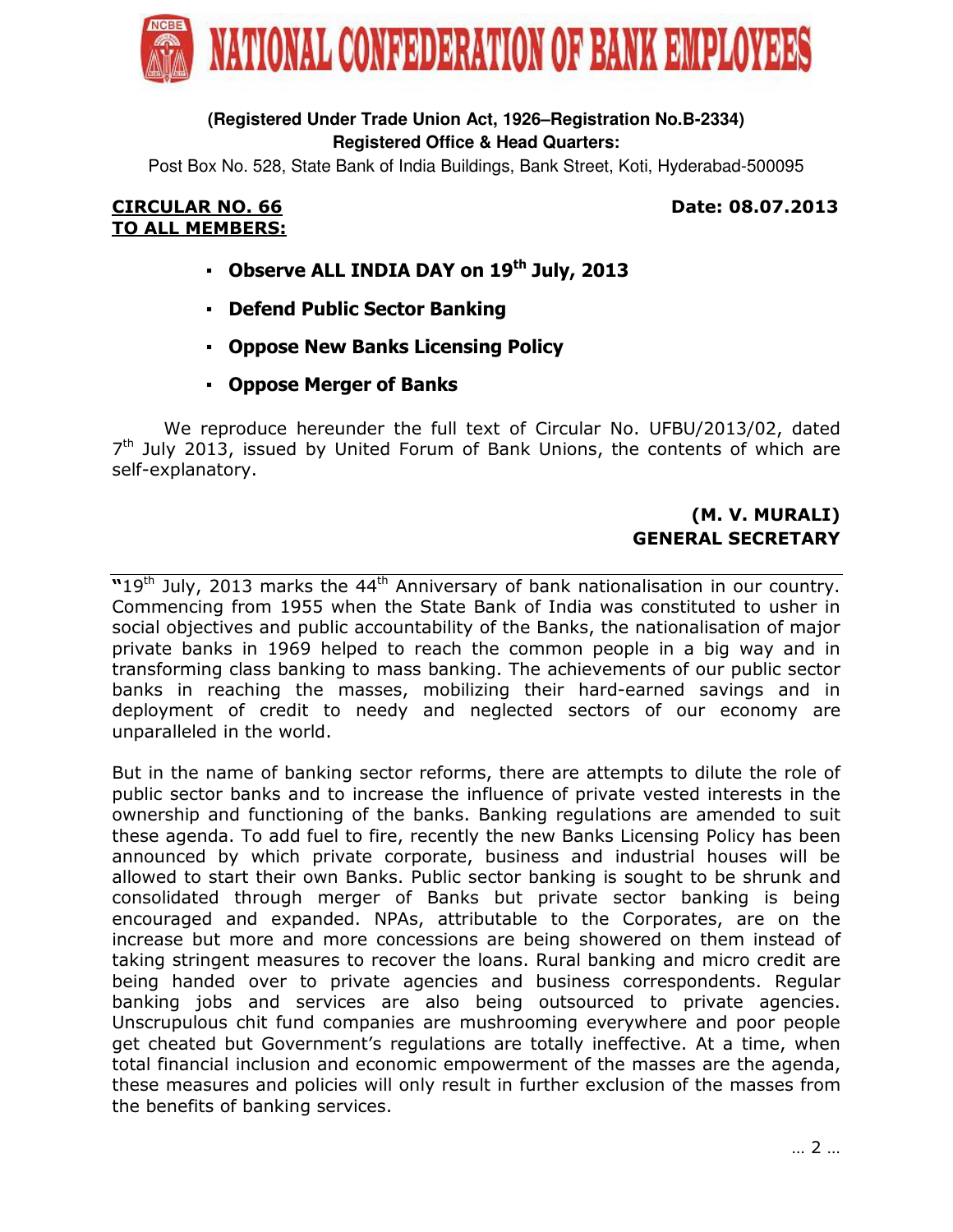In this background, it has become necessary to highlight and focus these issues and campaign amongst the people to build up resistance against these policies.

Hence, UFBU has decided and accordingly call upon all our unions and members all over the country to observe  $19<sup>th</sup>$  July, 2013 as ALL INDIA DAY with the following programmes.

- ◊ Display of posters
- ◊ Distribution of leaflets containing our Resolution
- ◊ Holding seminars, rallies, processions, etc. in all State Capitals/other centres

UFBU's Resolution in this regard is furnished herein.

All our unions and members are requested to make these programmes a grand success."

 Sd/- (M.V.MURALI) **CONVENOR** 

### Resolution adopted in UFBU meeting held at Chennai on 4-7-2013:

"In the meeting of United Forum of Bank Unions held at Chennai on  $4<sup>th</sup>$  July 2013, important issues and policies confronting the Banking Sector were discussed at length and the meeting adopted the following resolution:

 Ever since India became Independent in 1947, the main focus of the entire economic process has been growth, development and progress in order to overcome the backwardness suffered by the Country for more than a century at the hands of British imperialism. It was expected that the Banks which were then in the hands of private entities and industrial/business houses who were able to mobilize the precious savings of the people would come forward to play positive role in the process of economic development. However, this was not forthcoming unfortunately in matching to the massive requirements.

 In this background, as per the recommendations of All India Rural Economic Survey Commission, the then Imperial Bank of India was nationalized and converted as State Bank of India in the year 1955, as a designated Financial Institution to spread Banking in the countryside and to play a leading role in economic development and poverty alleviation. This was a very important step in the right direction paving way for Public Sector Banking.

… 3 …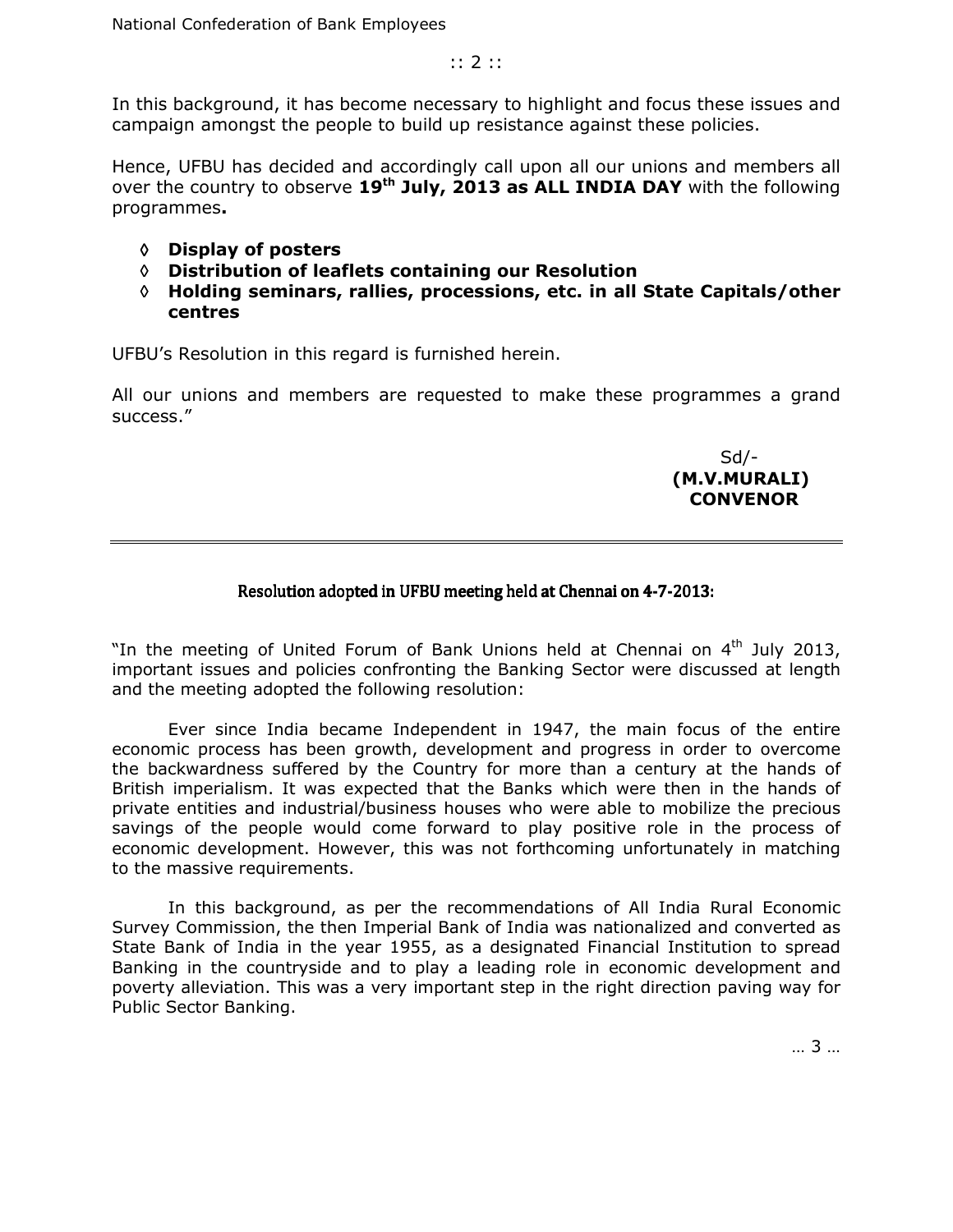#### :: 3 ::

 Since SBI alone could not meet the challenging requirements, the need arose to consider the Nationalization of Major Private Banks in our country. In a watershed decision in the modern history of India, on  $19<sup>th</sup>$  July 1969, 14 Major Banks were nationalized followed by another 6 Banks on 20<sup>th</sup> April 1980. Thus Public Sector Banking had become the main vehicle for economic development in the country.

 In the last more than five decades, the Public Sector Banks have played a great role in transforming Class Banking to Mass Banking and in ameliorating the economic condition of the masses. In terms of out-reach, branch network, resource mobilization, credit delivery, particularly to the neglected segment of the economy, Public Sector Banks have become flagship of the country and have played their unparalled role.

 While so, in the present context of further needs of our economy and to achieve the objectives of total financial inclusion and better improvement in the economic standards of the people, the Public Sector Banks are expected to play a much longer and expanded role. But the meeting regrets to note that in the name of the new economic measures, Public Sector Banks have become the target and their role is being denigrated and relegated while at the same time, the Private Sector Banks are being boosted and encouraged even though their past role had never been positive.

 If today India can be proud of green revolution, white revolution, rural development, poverty alleviation, infrastructure development, employment generation etc., these are attributable, to a great extent, to the bold steps taken by the then Prime Minister late Smt. Indira Gandhi. Public Sector Banks became the engines of growth and development.

 Similarly, even in the last one decade, when the whole world including the developed economies like USA came under stress, turmoil and virtual bankruptcy due to the financial sector crisis, India could hold its head high. Thanks to the strong and vibrant public sector character of banking, our Indian economy could withstand all the shocks and manage to steer clear. In such a context, UFBU is of the considered opinion that Public Sector Banks should be further strengthened and expanded to play their pioneering role to meet the present day challenges to our economy. Public Sector Banks should become further effective vehicles of growth and progress. But UFBU regrets and deplores to take note that efforts are afoot to liberalise the Banking Sector by allowing the private corporate, industrial and business houses to float their own banks in the garb of New Licensing Policy.

 In terms of the RBI guidelines, such private entities with just Rs.500 crores would be able to enter banking business. Everyone is already aware how these private corporate sectors are responsible for accumulation of wealth in the hands of a few and at the cost of deprivation of the vast masses even of their economic survival and sustenance.

… 4 …